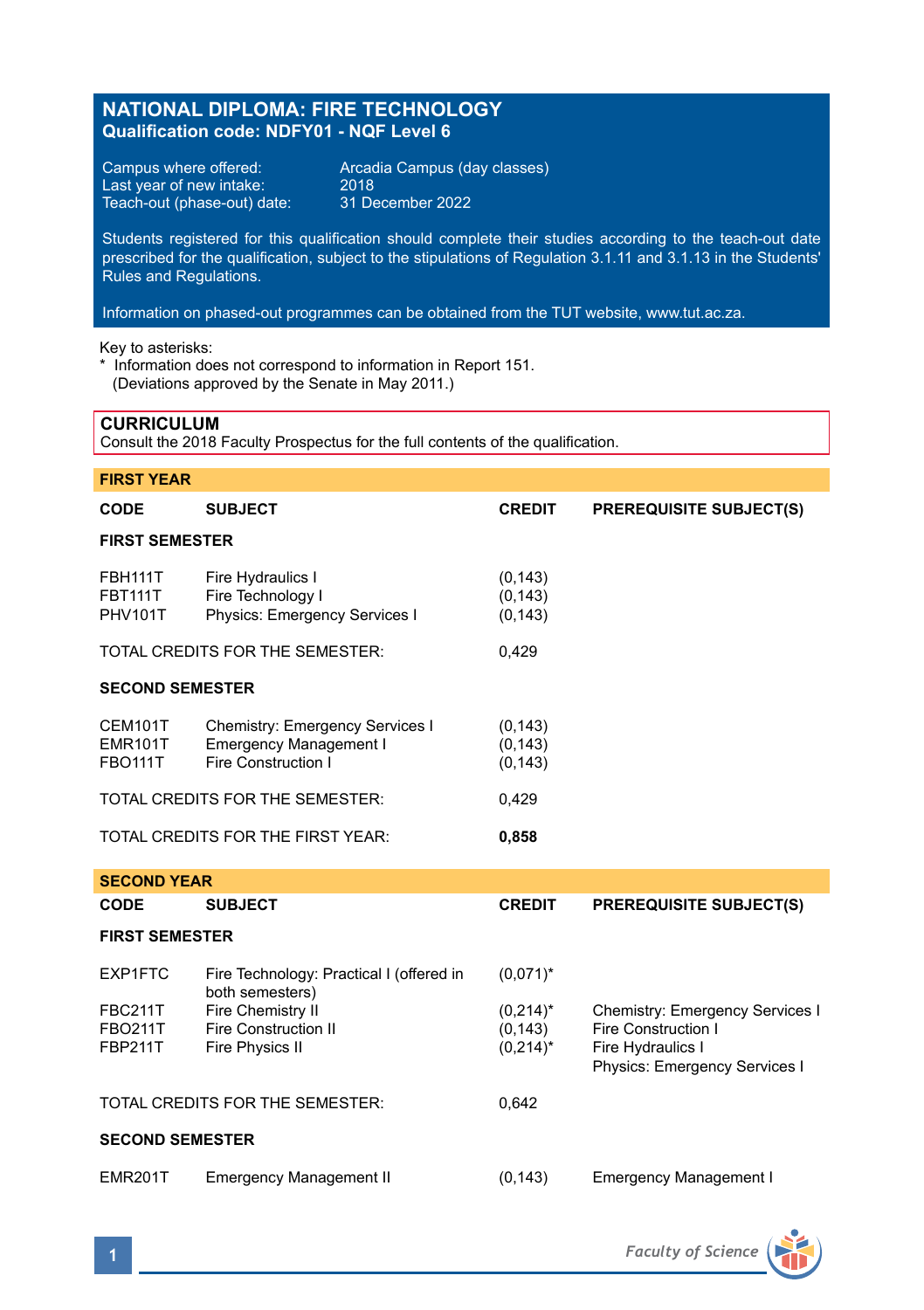| EXP2FTC                         | Fire Technology: Practical II (offered in<br>both semesters) | $(0.071)^*$ | Fire Technology: Practical I                              |
|---------------------------------|--------------------------------------------------------------|-------------|-----------------------------------------------------------|
| FBH211T                         | Fire Hydraulics II                                           | (0, 143)    | Fire Hydraulics I<br>Physics: Emergency Services I        |
| <b>FBT211T</b>                  | Fire Technology II                                           | (0, 143)    | Fire Technology I<br><b>Physics: Emergency Services I</b> |
| TOTAL CREDITS FOR THE SEMESTER: |                                                              | 0.500       |                                                           |
|                                 | TOTAL CREDITS FOR THE SECOND YEAR:                           | 1,142       |                                                           |

| <b>THIRD YEAR</b>                                  |                                                                           |                                  |                                                                                              |  |  |  |
|----------------------------------------------------|---------------------------------------------------------------------------|----------------------------------|----------------------------------------------------------------------------------------------|--|--|--|
| <b>CODE</b>                                        | <b>SUBJECT</b>                                                            | <b>CREDIT</b>                    | <b>PREREQUISITE SUBJECT(S)</b>                                                               |  |  |  |
| <b>FIRST SEMESTER</b>                              |                                                                           |                                  |                                                                                              |  |  |  |
| <b>FBH311T</b>                                     | Fire Hydraulics III                                                       | (0, 167)                         | Fire Hydraulics II<br>Fire Physics II                                                        |  |  |  |
| <b>FBO311T</b><br><b>FBT311T</b>                   | <b>Fire Construction III</b><br>Fire Technology III                       | (0, 167)<br>(0, 167)             | <b>Fire Construction II</b><br>Fire Physics II<br>Fire Technology II                         |  |  |  |
| TOTAL CREDITS FOR THE SEMESTER:                    |                                                                           | 0,501                            |                                                                                              |  |  |  |
| <b>SECOND SEMESTER</b>                             |                                                                           |                                  |                                                                                              |  |  |  |
| <b>EMR301T</b><br><b>FBC311T</b><br><b>FBP311T</b> | <b>Emergency Management III</b><br>Fire Chemistry III<br>Fire Physics III | (0, 167)<br>(0, 166)<br>(0, 166) | <b>Emergency Management II</b><br>Fire Chemistry II<br>Fire Hydraulics II<br>Fire Physics II |  |  |  |
| TOTAL CREDITS FOR THE SEMESTER:                    |                                                                           | 0,499                            |                                                                                              |  |  |  |
| TOTAL CREDITS FOR THE THIRD YEAR:                  |                                                                           | 1,000                            |                                                                                              |  |  |  |
|                                                    | TOTAL CREDITS FOR THE QUALIFICATION:                                      | 3,000                            |                                                                                              |  |  |  |

## **SUBJECT INFORMATION (OVERVIEW OF SYLLABUS)**

The syllabus content is subject to change to accommodate industry changes. Please note that a more detailed syllabus is available at the Department or in the study quide that is applicable to a particular subject. At time of publication, the syllabus content was defined as follows:

## **C**

### **CHEMISTRY: EMERGENCY SERVICES I (CEM101T) 1 X 3-HOUR PAPER** *(Subject custodian: Department of Chemistry)*

### Matter and energy: atomic theory, the periodic table. Reaction equations and stoichiometry. Solutions, acids, bases and salts. Chemical equilibrium, electrochemistry and the redox theory. Descriptive chemistry of selected elements, organic chemistry. (Total tuition time: ± 45 hours)

## **E**

# **EMERGENCY MANAGEMENT I (EMR101T) 1 X 3-HOUR PAPER**

## *(Subject custodian: Department of Management and Entrepreneurship)*

Personnel management: recruitment, selection, placing, maintenance. Communication, problem-solving, conflict management. (Total tuition time: ± 45 hours)

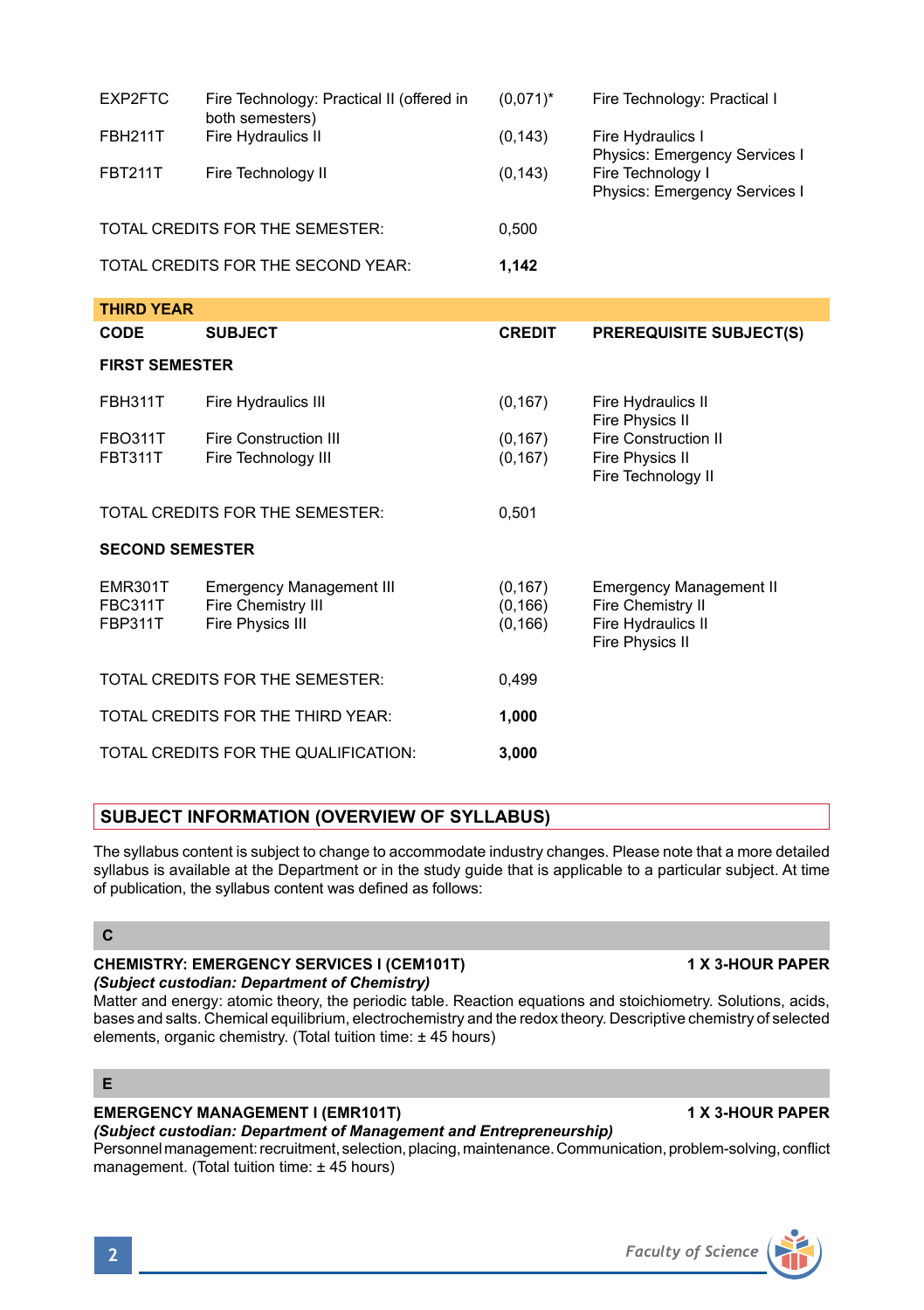## **EMERGENCY MANAGEMENT II (EMR201T) 1 X 3-HOUR PAPER**

*(Subject custodian: Department of Physics)*

Legislation, regulations, codes, ventilation, (Total tuition time: ±45 hours)

## **EMERGENCY MANAGEMENT III (EMR301T) 1 X 3-HOUR PAPER**

*(Subject custodian: Department of Physics)*

Vision, mission and objectives. Procedures. Socio-economic systems. Basic tasks of managers. (Total tuition time:  $\pm$  45 hours)

## **F**

## **FIRE CHEMISTRY II (FBC211T) 1 X 3-HOUR PAPER**

*(Subject custodian: Department of Chemistry)* Solutions, chemical kinetics, flammable liquids, gases and vapours. (Total tuition time: ± 45 hours)

## **FIRE CHEMISTRY III (FBC311T) 1 X 3-HOUR PAPER**

### *(Subject custodian: Department of Chemistry)*

Chemical incident management, organic chemistry, chemical radioactivity, fire retardants, plastics, poisonous materials. (Total tuition time: ± 45 hours)

### **FIRE CONSTRUCTION I (FBO111T) 1 X 3-HOUR PAPER**

*(Subject custodian: Department of Physics)*

Construction principles. Construction technology: building process, building drawings, construction elements. (Total tuition time: ± 45 hours)

### **FIRE CONSTRUCTION II (FBO211T) 1 X 3-HOUR PAPER**

*(Subject custodian: Department of Physics)*

Fixed installations: sprinklers, standpipe systems, fire pumps. Portable fire extinguishers, special extinguishing systems. Fire detection systems, extinguishing procedures, extinguishing equipment. Fire behaviour. Ventilation methods. High-rise structures. (Total tuition time: ± 45 hours)

## **FIRE CONSTRUCTION III (FBO311T) 1 X 3-HOUR PAPER**

*(Subject custodian: Department of Physics)*

Management and administration. National building regulations: administration, public safety, stairways, glazing, fire, water. Architectural plan evaluation. (Total tuition time: ± 45 hours)

### **FIRE HYDRAULICS I (FBH111T) 1 X 3-HOUR PAPER**

*(Subject custodian: Department of Physics)*

Emphasise basic mathematics to be used in Fire Physics and Fire Hydraulics: Arithmetic, equations, graphs, basic algebra, trigonometry, mensuration and SI units. Introduction to hydraulics, properties of fluids, hydrostatics, hydrodynamics. (Total tuition time: ± 45 hours)

### **FIRE HYDRAULICS II (FBH211T)** 1 X 3-HOUR PAPER

*(Subject custodian: Department of Physics)*

Hydrodynamics, nozzles, energy loss in pipelines, water relaying, field calculations. (Total tuition time: ± 45 hours)

## **FIRE HYDRAULICS III (FBH311T) 1 X 3-HOUR PAPER**

*(Subject custodian: Department of Physics)* Hydrostatics, hydrodynamics, pumps. (Total tuition time: ± 45 hours)

### **FIRE PHYSICS II (FBP211T) 1 X 3-HOUR PAPER**

*(Subject custodian: Department of Physics)* Waves and sound, rotational motion, electricity, magnetism. (Total tuition time: ± 45 hours)

## **FIRE PHYSICS III (FBP311T) 1 X 3-HOUR PAPER**

## *(Subject custodian: Department of Physics)*

Transfer of heat, diffusion flames and fire plumes, thermal physics, laws of thermodynamics. Application of effects of heat on forces in roof trusses and in materials; radioactivity, fire detectors. (Total tuition time: ± 45 hours)